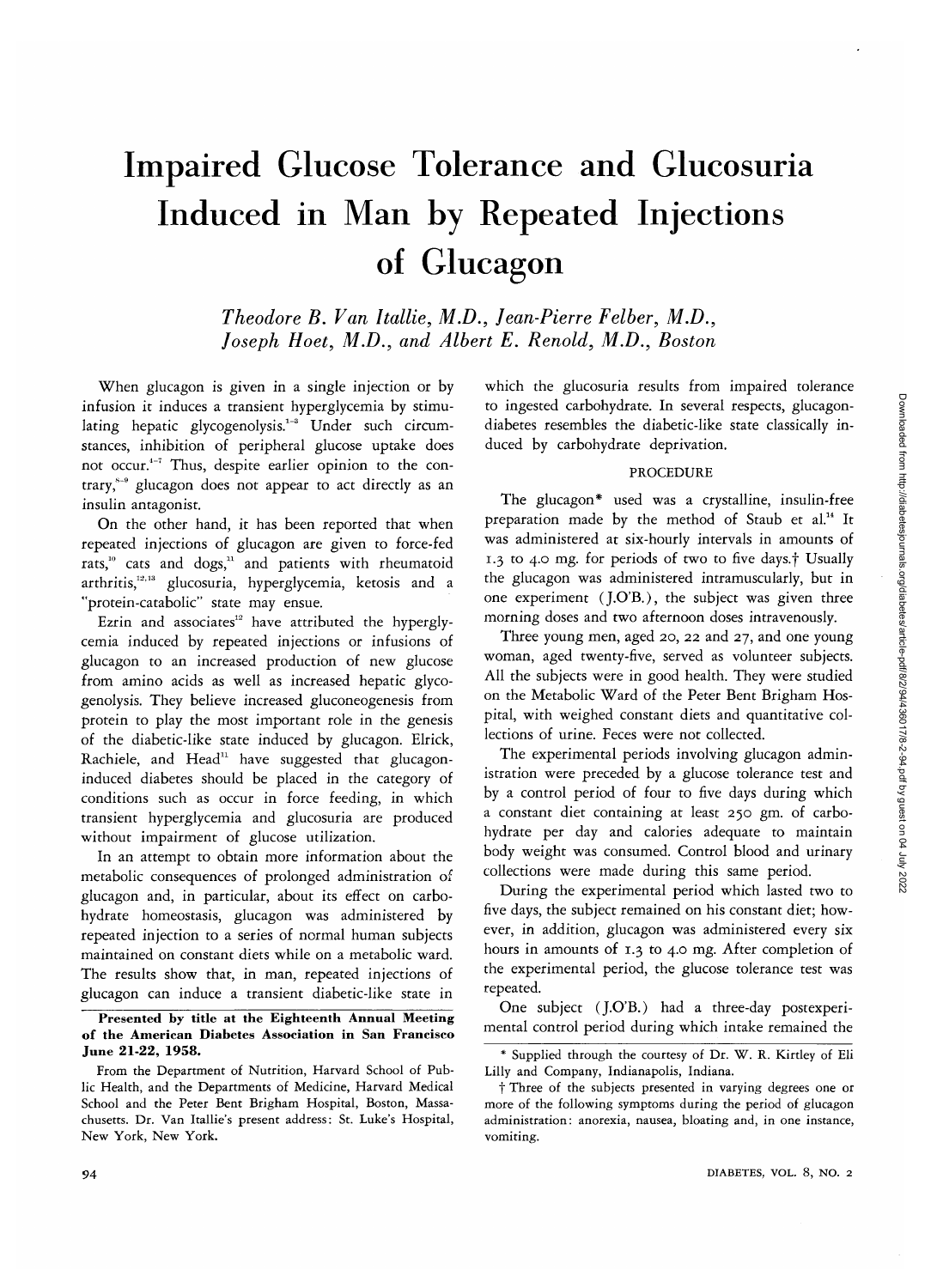Downloaded from http://diabetesjournals.org/diabetes/article-pdf/8/2/94/436017/8-2-94.pdf by guest on 04 July 2022 Downloaded from http://diabetesjournals.org/diabetes/article-pdf/8/2/94/436017/8-2-94.pdf by guest on 04 July 2022

same as in the first two periods.

In two subjects (one of the subjects previously described and an additional young man, aged twenty-eight, not maintained on a strict metabolic balance regimen), measurements of maximal tubular reabsorptive capacity for glucose (glucose  $T_m$ ) were obtained before and after forty-eight and sixty hours of glucagon administration respectively at a rate of 4 mg. every six hours.

Three subjects had fractional urine collections during at least one twenty-four-hour interval of the experimental period.

Glucose tolerance tests were made in the morning approximately fourteen hours after the previous meal. In two experiments, 0.5 gm. of glucose per kilogram body weight was given intravenously over a period of thirty minutes and capillary (finger tip) and antecubital venous blood sugar levels were measured at fifteenminute intervals for two hours. Control blood sugar levels aiso were determined.

In one experiment, glucose was administered intravenously by constant (Bowman pump) infusion at a rate of 0.5 gm. per kilogram body weight per hour for a total of eight hours. Following a control determination, venous blood sugar levels and urinary glucose excretion were measured at hourly intervals during the infusion.

In one experiment, 1.3 mg. of glucagon was administered intravenously (1.0 mg. of glucagon per ml. of diluent) before breakfast and in the early afternoon before luncheon on the first and third day of the experimental period, and before breakfast only during the fifth day of the experimental period. Capillary glucose and antecubital venous glucose and ketone levels were measured at thirty and forty-five minutes after each injection and control blood samples also were obtained.

Dietary constituents were determined by means of standard tables and analyses of representative portions. Calorie intake was calculated from weighed portions and refusals on the basis of appropriate tables.

Urinary glucose was measured enzymatically, as described by Froesch and Renold.15 Glucose was measured in whole blood by Somogyi's method<sup>16</sup> as modified by Nelson.17 All determinations were done in duplicate on 0.2 ml. samples. Blood ketones were determined by the method of Michaels et al.<sup>18</sup>

Glucose  $T_m$  was determined according to the method of Smith et al.<sup>19</sup> as modified by Froesch and associates,<sup>20</sup> while glomerular filtration rate was measured by means of insulin clearance.<sup>21</sup>

Capillary blood was obtained by direct pipetting from a finger tip after cutaneous puncture.

## RESULTS

All four subjects displayed a significant degree of glucosuria while glucagon was being given (figure 1). There was considerable individual variation in the glucosuric response, the maximal glucose output for each subject per twenty-four hours falling within the range of 1.1 to 28.2 gm. (normal  $\leq 0.25$  gm.).

The hyperglycemic response to glucagon given intravenously was measured in one subject as the experimental period progressed (figure 2). At the same time, blood ketones were determined. It will be noted that the blood sugar never rose to levels higher than 130 mg./ioo ml. after glucagon, whether this substance was administered intravenously or intramuscularly.\* The



\*Given in four equal six-hourly injections

FIG. I. Glucosuria in four subjects during treatment with re- peated injections of glucagon. Each vertical bar repre- sents a twenty-four-hour collection period.

pattern of response to glucagon changed as the experimental period progressed and also varied with the time of day. On the third and fifth days of the experimental period (figure 2B and 2C), the fasting blood glucose level was substantially lower than on the first day (figure 2A). At the same time, the total glucose increment was greater on the mornings of the third and fifth days, the capillary-venous (C-V) glucose differences became smaller, and the slopes of the disappearance curves after the hyperglycemic peaks were reached were more gradual. Blood ketone levels on the mornings of the third and fifth days were appreciably higher than on the first day. In contrast, the early afternoon responses to glucagon (pre-luncheon) on the

<sup>\*</sup> Blood sugar levels were determined at hourly intervals for three hours following intramuscular injection of 4.0 mg. of glu-<br>cagon in subject J. O'B. and did not exceed 118 mg./100 ml.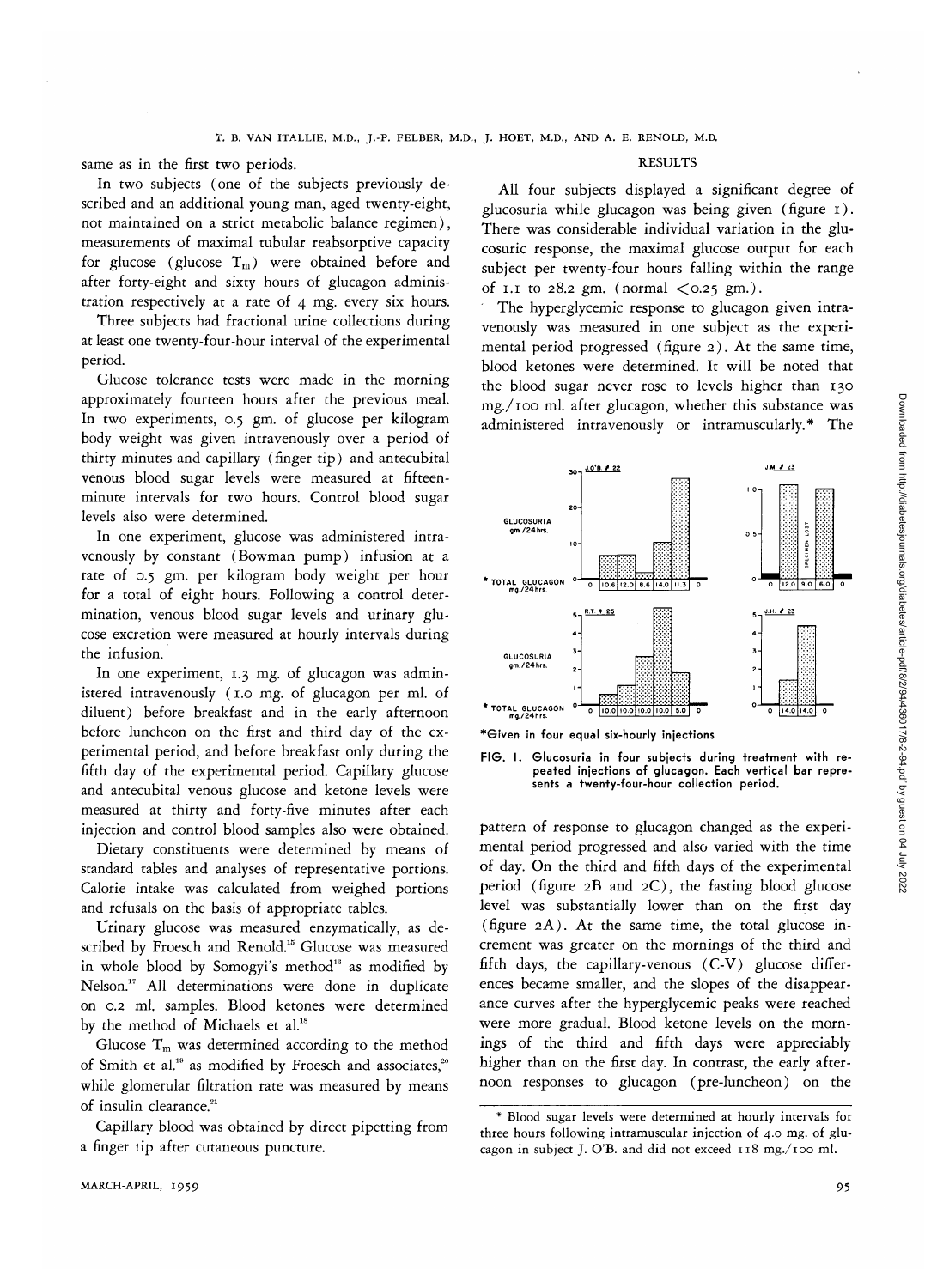Downloaded from http://diabetesjournals.org/diabetes/article-pdf/8/2/94/436017/8-2-94.pdf by guest on 04 July 2022

Downloaded from http://diabetesjournals.org/diabetes/article-pdf/8/2/94/436017/8-2-94.pdf by guest on 04 July 2022



FIG. 2. (Subject J. O'B.) Changes in concentration of blood ketones and glucose after intravenous glucagon (1.3 ment. B. Third day of glucagon treatment. C. Morning<br>of fifth day of glucagon treatment. Morning and after-<br>noon injections at zero time were given before breakfast<br>and luncheon respectively.

first and third days showed small rises in blood glucose concentration, appreciable C-V differences, and a rapid decrement, while blood ketone levels in the afternoon of the third day were considerably lower than on the morning of that day.

Values for glucose  $T_m$  were measured in two normal subjects before and after forty-eight and sixty hours of repeated glucagon injections. In the first instance the  $T_m$ (mean of four periods) decreased by 6 per cent after glucagon, and in the second instance the  $T_m$  (mean of four periods) increased by 11 per cent after glucagon. These changes were not considered to be significant.

The effect of repeated injections of glucagon on tolerance to intravenously administered glucose is shown in figure 3. During the short intravenous glucose tolerance tests (Part A), C-V glucose differences were measured in order to determine the effect of glucagon treatment on peripheral glucose uptake. In each instance, C-V glucose differences diminished in the postglucagon tolerance test, while at the same time the slopes of the disappearance curves became more gradual.

During the eight-hour glucose infusion after glucagon treatment (Part B of figure 3), 56.1 gm. of glucose were lost in the urine while only 7.6 gm. of glucose appeared in the urine during the preglucagon eighthour infusion.

During glucagon treatment, fasting blood glucose levels tended to remain normal or fall below their control levels, as shown in table 1.

The time at which maximal glucosuria occurred was determined by obtaining four six-hour urine collec-



FIG. 3. A. Intravenous glucose tolerance tests in two subjects before and after glucagon treatment. Capillary and venous glucose concentrations were measured. One-half gram glucose per kilogram body weight infused over a<br>thirty-minute period.<br>B. (Subject J. O'B.) Changes in blood glucose concen-

tration during prolonged constant glucose infusion, be-<br>fore and after glucagon treatment.

TABLE 1

Fasting venous blood glucose levels (milligrams/100 ml.) before and during glucagon treatment (previous dose of glucagon six or more hours before blood sampling)

| Before glucagon<br>treatment      | R.T.<br>82<br>79<br>86 | J.O'B.<br>92<br>93<br>79   | J.M.<br>70<br>73 | J.M.<br>56<br>58<br>60 |
|-----------------------------------|------------------------|----------------------------|------------------|------------------------|
| During glucagon<br>treatment<br>٠ | 52<br>45               | 78<br>52<br>55<br>60<br>55 | 56<br>70         | 46<br>42               |

tions over a twenty-four-hour period during glucagon treatment. The results are shown in figure 4. In every instance, the glucosuria occurred principally in the morning after breakfast. Losses of glucose in the urine were negligible at other times.

At the same time as the maximal glucosuria occurred, there was a marked impairment of glucose tolerance. This is shown in figure 5, where the responses in venous glucose level to a measured, identical breakfast containing 63 gm. of carbohydrates before and after glucagon are compared. Before glucagon administration, there was virtually no rise in venous glucose after the breakfast; after three days of glucagon treatment venous glucose rose to diabetic levels following ingestion of breakfast, and appreciable glucosuria occurred simultaneously.

#### DISCUSSION

In attempting to account for the glucosuria during glucagon treatment, several possible explanations were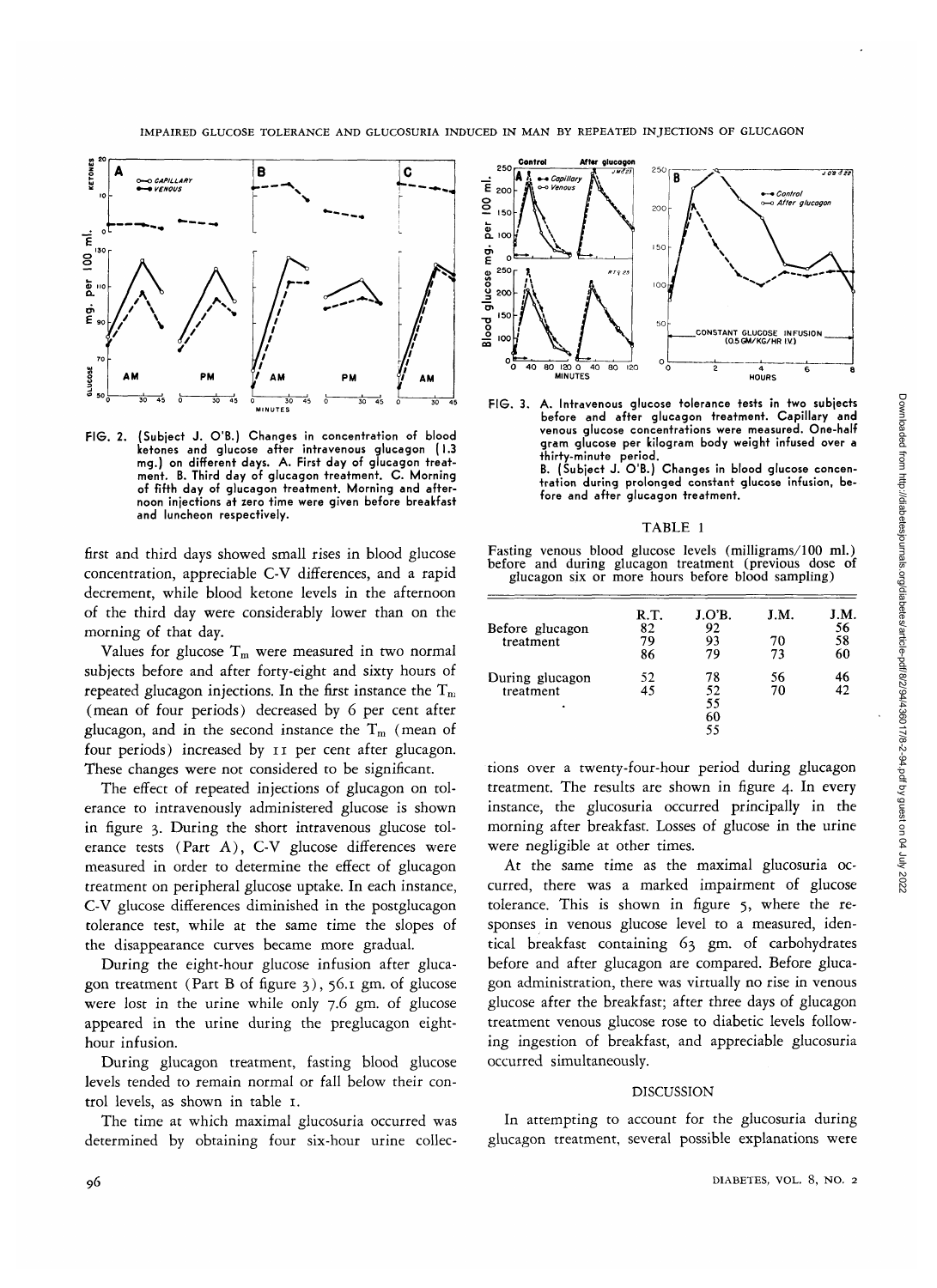

FIG. 4. Quantify of glucose in fractional urine collections from three normal subjects (A, B, and C) given equal injections of glucagon every six hours. Solid black arrows represent regular meals and light arrows snacks.



FIG. 5. Changes in blood glucose (mg./100 ml.) and gluco-<br>suria (gm./hr.) in a normal subject after breakfast.<br>A. Before glucagon treatment. B. During glucagon<br>treatment. Arrows represent ingestion of an identical breakfast containing 63.0 gm. of carbohydrate.

considered. It was shown that the glucosuria could not have been caused by an excessive hyperglycemia directly induced by glucagon since the blood sugar after glucagon administration never exceeded 130 mg./ioo ml., considerably below the renal threshold for glucose. Root<sup>22</sup> has described an increasingly hyperglycemic response to glucagon associated with increased concentration of glycogen in liver in rabbits given repeated injections of glucagon. In the human subject studied here from the standpoint of responsiveness of blood glucose to glucagon, there was only a slight increase in the height of the glucagon-induced hyperglycemia after five days of glucagon treatment.

The possibility of an altered renal threshold to glucose also was considered. Elrick and associates<sup>23</sup> have reported on changes in renal clearance of sodium, chloride, potassium, and inorganic phosphate, although they have not described an effect of glucagon on excretion of glucose by the kidney. The two subjects in whom glu- $\cos \theta$  T<sub>m</sub> was measured before and during glucagon treatment did not show any significant change in maximal tubular reabsorptive capacity for glucose; hence, it was believed that a renal effect of glucagon to account for the glucosuria was unlikely.

Cahill et al.<sup>24</sup> have demonstrated increased hepatic glucose-6-phosphatase activity secondary to the increased phosphorylase activity following glucagon administration in the dog. The possibility was entertained that impaired tolerance to dietary carbohydrate might have occurred because of temporary inability of the liver to retain glucose removed from blood. Although there is no evidence to rule out such an effect as a contributing factor, *it* seems more reasonable to account for the impaired tolerance to carbohydrate induced by glucagon treatment by a diminished rate of glucose removal by the extrahepatic tissues. The decreased peripheral C-V glucose differences measured during postglucagon glucose tolerance tests suggest that the principal site of impaired tolerance may have been in the periphery.

Thus, *it* would appear that glucagon affects carbohydrate metabolism by at least two mechanisms. The first mechanism is well understood and entails a rapid glycogenolytic response in the liver with consequent transient hyperglycemia. During this time, impairment of peripheral glucose utilization does not occur. The second mechanism is a delayed one in which impaired tolerance to glucose is demonstrable within less than eight hours after a single injection of glucagon.<sup>25</sup> The degree of impairment of glucose tolerance is particularly marked after an overnight fast during which an injection of glucagon has been administered. Conversely, ingestion of food alleviates the impaired glucose tolerance, at least in part.

The diabetic-like state induced by glucagon differs from spontaneous diabetes mellitus, steroid diabetes and metahypophyseal diabetes in that the fasting blood sugar is normal or low. It most closely resembles so-called hunger or starvation diabetes in that the fasting blood sugar remains normal or low, and liver glycogen is depleted.

Downloaded from http://diabetesjournals.org/diabetes/article-pdf/8/2/94/436017/8-2-94.pdf by guest on 04 July 2022

Downloaded from http://diabetesjournals.org/diabetes/article-pdf/8/2/94/436017/8-2-94.pdf by guest on 04 July 2022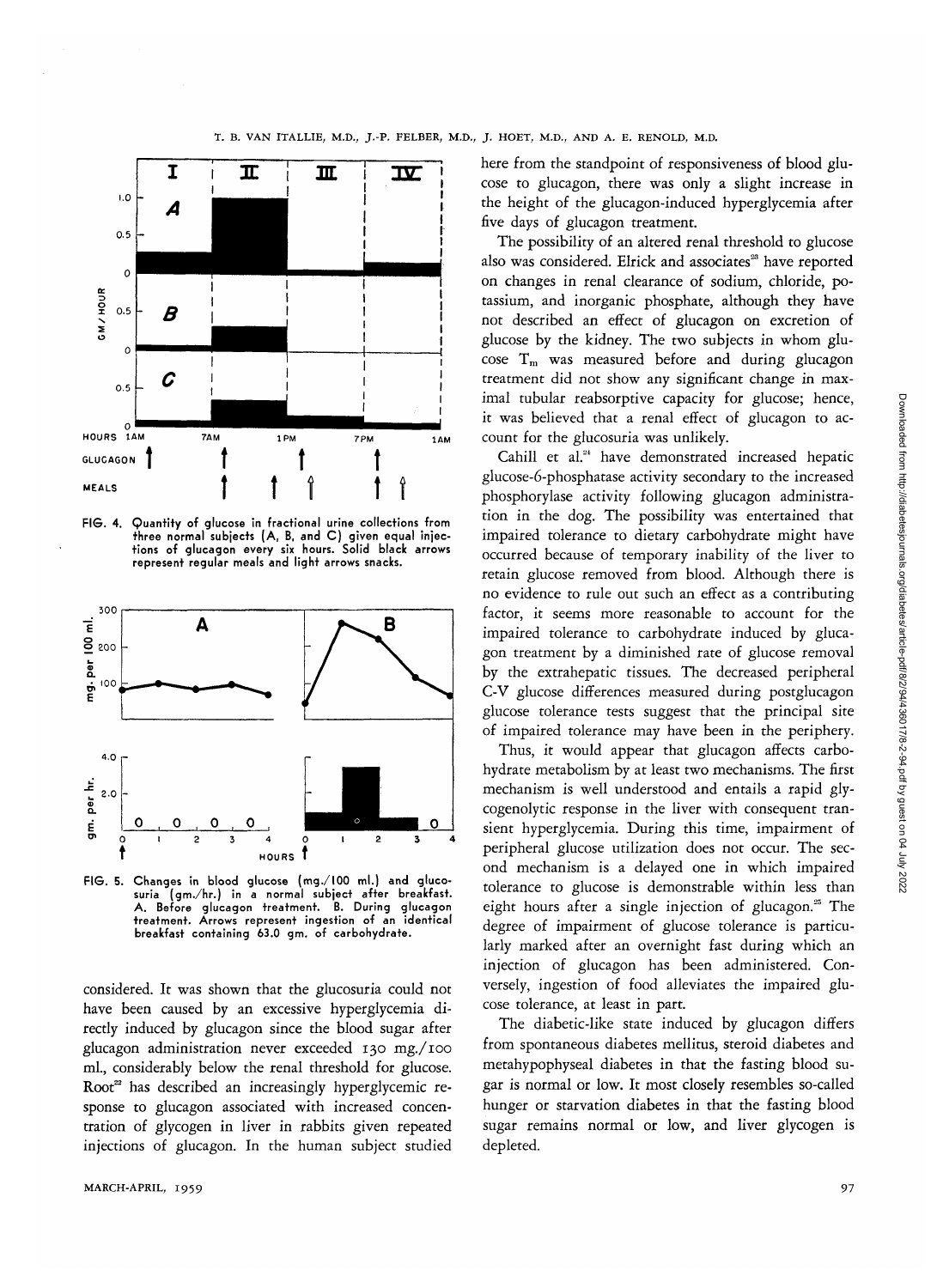The mechanism causing hunger diabetes still is not well understood.<sup>26</sup> Impaired glucose tolerance in hunger diabetes presumably represents an attempt by the body to conserve carbohydrate so that its own stores of protein will not have to be raided to provide indispensable glucose needed by the organism. When glucagon is given, the only mobilizable stores of carbohydrate also are depleted (although there need be no net loss of carbohydrate from the body). It seems likely that glucagon-induced "diabetes" may result from the body's attempt to maintain the blood sugar at a normal level in spite of drastic depletion of liver glycogen.

Another possibility is that glucagon administration directly inhibits insulin formation or release.<sup>27</sup> In any event, the impaired tolerance to glucose induced by glucagon would seem to be due to  $(1)$  a decrease in circulating insulin, (2) an increase in the secretion of insulin antagonists, or (3) a decreased tissue sensitivity to insulin.

No evidence is obtained in the present studies that appreciable hyperglycemia is present except after ingestion of carbohydrate. The fractional urine collections correlated with blood sugar determinations, as illustrated in figure 5, suggest that the glucosuria induced by repeated injections of glucagon in this series was largely, if not entirely, alimentary in origin.

## SUMMARY AND CONCLUSIONS

Crystalline glucagon was administered by repeated injection to four normal human subjects maintained on constant diets. The glucagon was given in amounts of 1.3 to 4.0 mg. intramuscularly every six hours for two to five days.

All four subjects developed significant glucosuria, ranging up to 28 gm. per twenty-four hours, during glucagon treatment. Fractional urine collections showed the glucosuria to occur principally after the morning meal. During the period of glucagon administration, fasting blood sugar values were normal or below their usual levels, but tolerance to ingested and intravenously administered glucose became impaired. Decreased capillary-venous glucose differences during intravenous glucose tolerance tests and during glucagon-induced hyperglycemia suggested that the rate of glucose assimilation by peripheral tissues had been reduced by glucagon treatment.

In one subject who displayed marked glucosuria, glucagon treatment also was associated with morning hyperketonemia.

Glucose  $T_m$  determinations in two subjects before and after glucagon administration disclosed no significant change in maximal tubular reabsorptive capacity for glucose.

It is concluded that, in man, repeated injections of glucagon can induce a transient diabetic-like state in which the glucosuria results from impaired tolerance to ingested carbohydrate. A possible relationship of this phenomenon to the "diabetes" caused by carbohydrate deprivation is discussed.

# SUMMARIO IN INTERLINGUA

*Derogation Del Tolerantia De Glucosa E Induction De Glucosuria In Humanos Per Repetite Injectiones De Glucagon*

Glucagon in forma crystallin esseva administrate per repetite injectiones a quatro normal subjectos human qui esseva mantenite con dietas constante. Le glucagon esseva administrate in quantitates de inter 1,3 e 4,0 mg per via intramuscular a intervallos de sex horas durante periodos de inter duo e cinque dies.

Omne le quatro subjectos disveloppava grados significative de glucosuria, in concentrationes de usque a 28 g per vinti-quatro horas, in le curso del tractamento con glucagon. Fractional collectiones de urina monstrava que le glucosuria occurreva principalmente post le repasto de matino. Durante le periodo del administration de glucagon, le valores pro sucro sanguinee in stato jejun esseva normal o infra lor nivellos usual, sed le tolerantia pro glucosa administrate per via oral o intravenose deveniva derogate. Reducite differentias de glucosa inter capillares e venas durante tests de tolerantia pro glucosa intravenose e durante hyperglycemia inducite per glucagon suggereva que le assimilation de glucosa per le histos peripheric habeva essite relentate durante le tractamento con glucagon.

In un subjecto, qui monstrava grados marcate de glucosuria, le tractamento con glucagon esseva etiam associate con hypercetonemia matinal.

Determinationes de  $T_m$  pro glucosa in duo subjectos ante e post le administration de glucagon revelava nulle significative alteration del maximal tubular capacitate reabsorptive pro glucosa.

Es concludite que repetite injectiones de glucagon in humanos pote inducer un transiente stato diabetoide in que le glucosuria resulta ab le derogate tolerantia pro ingerite hydratos de carbon. Es discutite un relation possibile inter iste phenomeno e le "diabete" causate per privation de hydrato de carbon.

# ACKNOWLEDGMENT

This investigation was supported in part by Grant No. A-1197 (later A-2416) from the National Institute